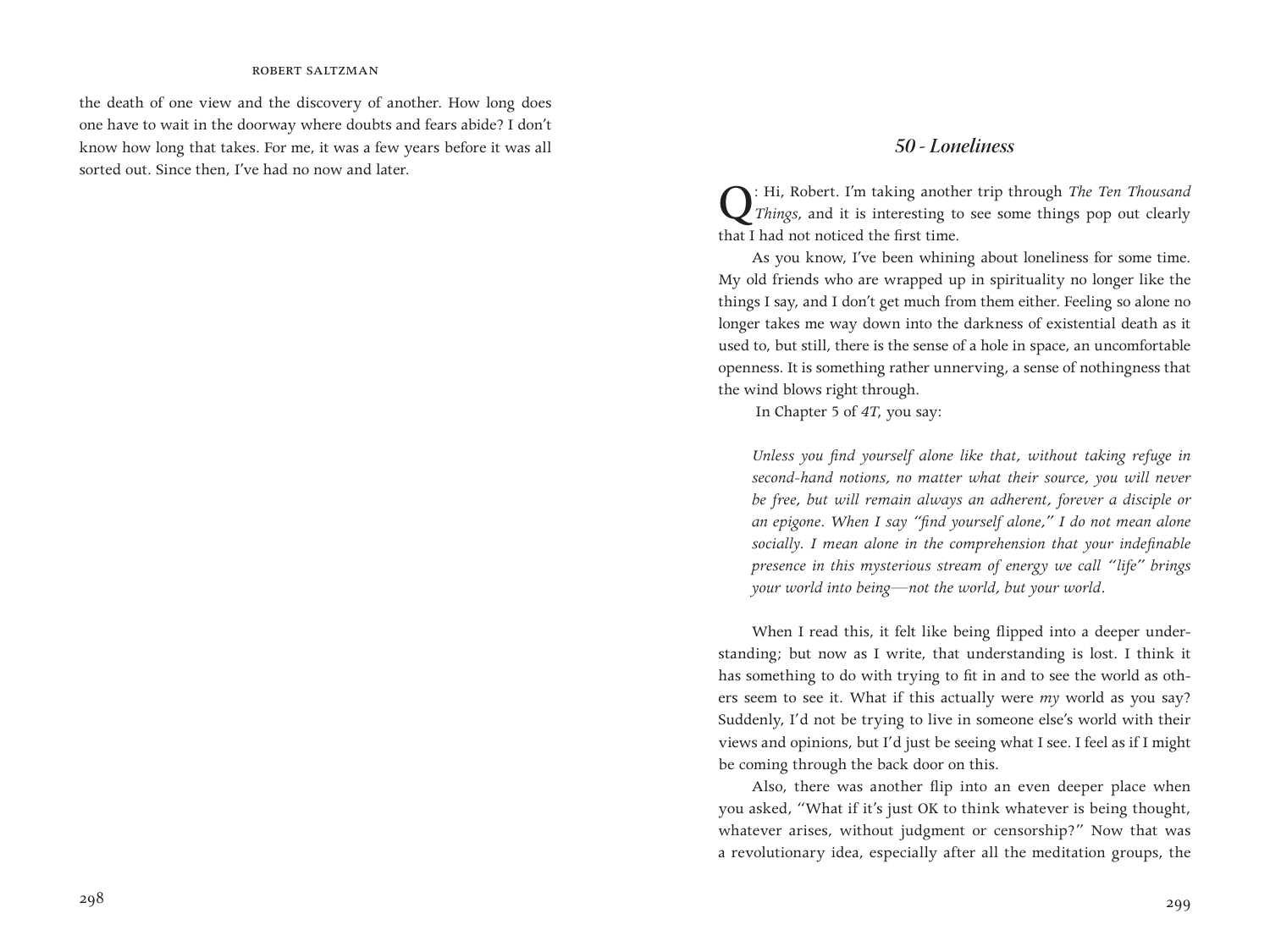books, and the rest of my cultural programming.

Say what? Did I really just hear that? Just be OK with whatever thought was passing through my mind? To be able to experience this world on that basis would be completely liberating! I feel liberated by just hearing the idea. This constant judgment of thoughts, this incessant judgment. What the hell!

Would you give me a little feedback here on the empty hole of loneliness with the wind blowing through it?

A: Yes, I will. As Jimi Hendrix, guitar in hand, raging on psychedelics, once said, "Loneliness is *such* a drag." Jimi was right. It can feel like a drag or worse to admit that one will never be completely seen, heard, and understood by anyone, including oneself. But if we truly desire the unconditional freedom of awakeness, we must make peace with the plain fact that each of us, in the depths of our being, is very much alone, was born alone and will die alone.

No one will ever know the fullness of what we have gone through and what we find ourselves going through presently, moment by moment. I can't even know all that about myself, much less anyone else. If good fortune has provided an understanding friend or partner, we can, of course, discuss our feelings, perhaps share anecdotes, confessions, and commiserations with one another about the human condition in general and one's own sad state in particular—and this can be a beautiful side of friendship. But at some point, any conversation must end, and there one is, alone again.

My mother died recently at 99 years of age. We'd been great friends and I loved her. But I can't love her anymore. Love ends, and then what we love are memories. Memories of love are not love, nor is loving a memory anything like loving a living being, which happens only in the present.

Years ago, I told you that we humans are composed physically of the same stardust, atoms, and molecules from cosmic space (which fact I'd heard from Carl Sagan)—but, psychologically and philosophically, it seems to me, we can be as far away from one another as the stars in the sky.

## **ROBERT SALTZMAN DEPENDING ON NO-THING**

Yes, we all share this aliveness, but the perspective of one mind could be light years distant from that of another. This is part of what I meant when I said, "Not *the* world, but *your* world." Each of us lives in a world of our own, because each of us sees what we see in ways that are self-centered and uniquely self-referential.

The idea of "objective consciousness"—which somehow is accorded axiomatic status: just *assumed* without evidence to exist—for me, has the ontological status of a unicorn. You can *talk* about it and *try* to imagine it, but objective consciousness does not exist, except conceptually. Please be clear on this. No matter what some "master" may claim, *objective consciousness does not exist*. You see what *you* see. You may disagree, and if you do, fine by me. Throughout this entire book, I am saying what I see, not trying to define "reality" for anyone else.

I used to tell the story of a bunch of teenage boys hanging out in the street and catcalling at the girls that pass: "Hey, baby. How about a taste? Come on, baby, give it up." They're all into this game, with clear referents in male-dominant mating rituals, until one particular girl approaches. This time, when the harassment begins, one guy dissents forcefully. "Hey! Shut the fuck up," he tells his amigos. "That's my *sister*!"

So that's *his* world he's asserting. *His* point of view. *His* consciousness. In *his* world, that young woman is not perceived as some random babe you'd like to take home and mess around with, but a member of his family who must, at all cost, be protected and respected. This example is not meant to illustrate the incest taboo, although it would serve well for that, but to demonstrate how each of us lives in a separate world of our own—primarily unconscious—making.

What you call "*the* world" is the world of *your own mind*. Still, assuming sufficient willingness and intellect, factual information—the kinds of statements that seem to correspond accurately to the material world—can be exchanged more or less easily with other minds: "It's raining," or "Humans have twelve ribs."

To a far lesser extent, views, opinions, and abstract ideas can be passed from one mind to another with at least some coherence.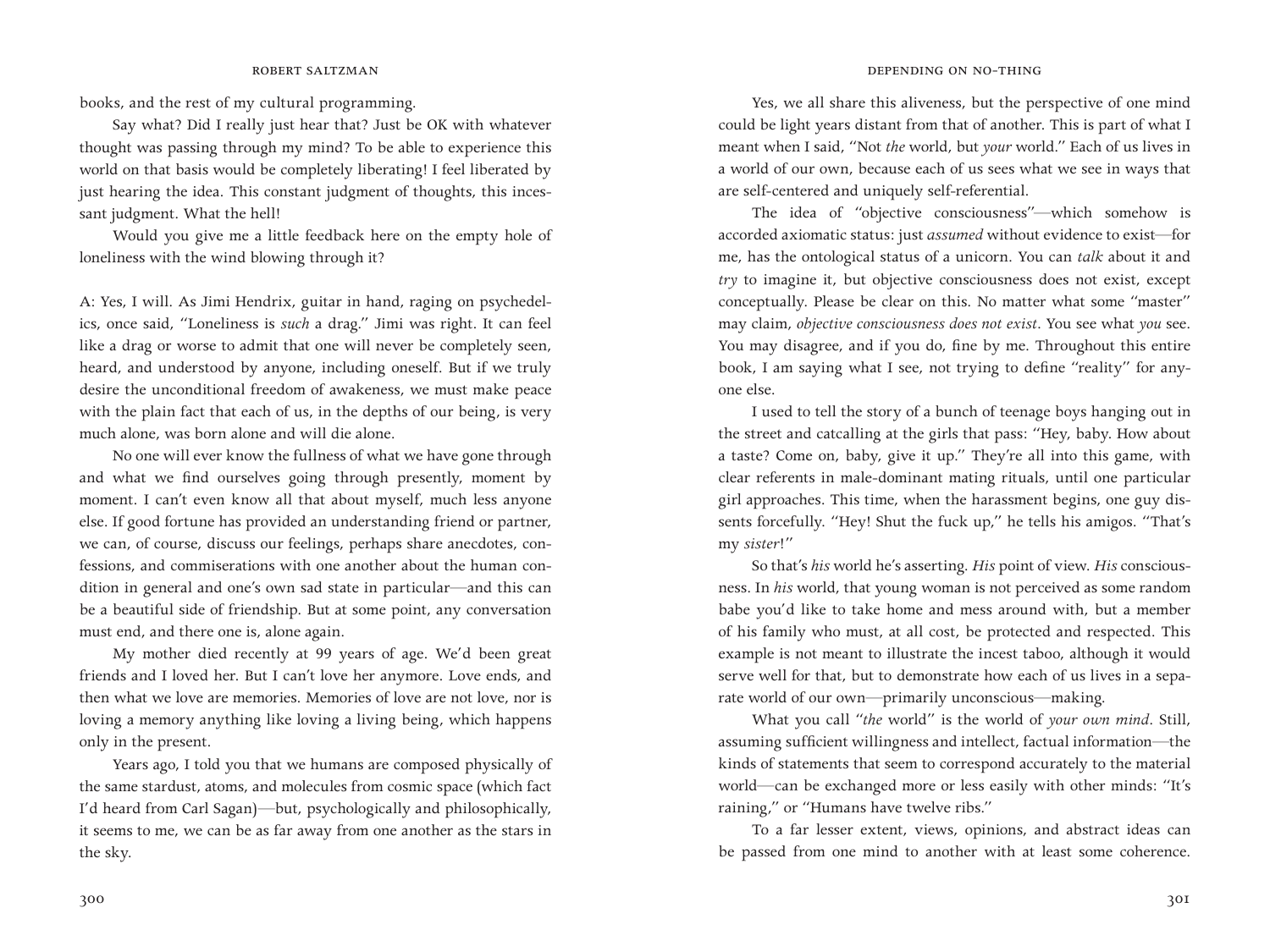However, *feelings* are not nearly so amenable to being communicated. And one's personal phenomenology is *comprised* largely of feelings, often barely expressible, or entirely inexpressible. So the *fact* is that you don't know *what* I feel or what I experience. You never will to the fullest, and I cannot explain it to you.

Describing my feelings verbally won't go far, because a word can mean only what the hearer *thinks* it means based on past experience. You may *want* to know what I feel. You may even imagine that you *do* know what I feel—but you don't. You really know only your *own* feelings—to the extent they have not been pushed into the shadows or eclipsed entirely—and what you imagine *you* might feel under the circumstances. What you hear in my words, I am saying, is your mind, not mine.

This inability to be outside one's own mind is one implication of my saying that each of us is essentially alone; that each of us resides, without objective knowledge or final answers, in the vastness and freefall of this mindspace that we call the "universe." Some of us, of course, personify and commodify it as "God," as an obeisance to or as actual participants in the superstitions of our ancestors, who, in the eons before science, had no other explanation for events, whether catastrophic or beneficent, other than that a powerful deity intentionally produced and controlled those events.

In their ignorance of *natural* causes, our forebears learned to propitiate and pray; and since sacrificing infants or praying in special words for what one desired sometimes *did* seem to work, they kept it up. That is how superstition is born and thrives. When those methods failed, they could always inculpate a member of the tribe as the cause of the deity's wrath, and drive that human scapegoat out of the village or stone him to death. Maybe *that* would help. Sometimes it did.

Artistic modes—poetry, music, dance, visual images—often work better than just ordinary speech for communication of feelings and emotions; but no matter how adept an artist might be, she or he will never fully bridge the gap between one mind and another. To be honest with ourselves and one another, we must admit that. Each of us is existentially alone with our own thoughts and feelings. Expressing

some of them in words or otherwise may help to ease the sense of loneliness—but the *aloneness* is still there, and always will be.

Many of us cannot tolerate the implications of that fact—that essentially one is alone in the world of one's own mind—so we resort to papering that aloneness over, often by means of binding ourselves to an identity or, more likely, to an assemblage of identities composed of gender, nationality, social class, ethnicity, religion, so-called "race," political outlook, economic status… or the Michael Jackson Fan Club, for that matter. With every such identification, one asserts, declares, and affirms belonging to a *subgroup*, to a *regime* with rules, customs, and commandments of its own.

Recently, identifying "as" has become a *thing* and, for many people, the central focus of their lives, so this is a sensitive area to dissect. In looking into it, I am bound to step on toes, although that is not my intention—not at all. But questions such as yours cannot be considered properly without examining this matter free of the need to respect the prevailing cognitive biases with which many, if not most, people regard the human condition.

To be clear, I am not saying that "identifying as" exists *only* as a way of dealing with the essential human aloneness that cannot be denied (you were born alone into a world you never made or chose, and will die alone). That *is* part of it—a large part perhaps—but the matter of identification is more complex than that.

To begin with, not all identities are self-selected. Certain identities are imposed upon us by the attitudes of the wider social surround. If, for example, you live in Chicago and have dark skin, you really cannot avoid at least some identification as "a person of color." Others will view you that way, and some of them will judge you on that basis, which is racism. Refusing to identify as a so-called person of color will not make that kind of racism disappear. How you are regarded by ignorant others is not your choice.

But if you live in northwest Africa—in Benin, for example, where one can spend days without seeing anyone with light colored skin you will *not* be seen primarily as "a person of color," and do not necessarily need to "identify" that way. There, you are just a *person*, or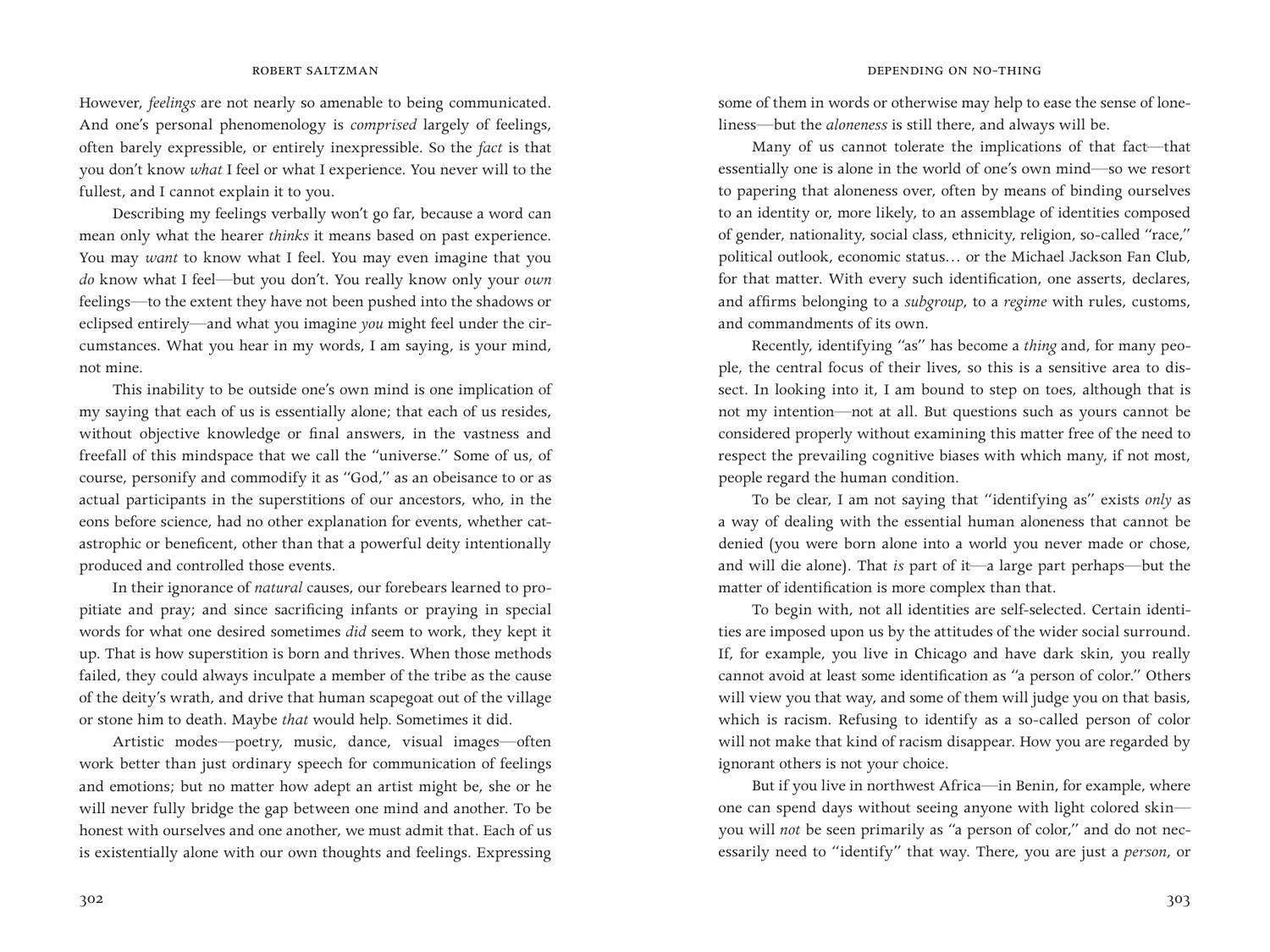perhaps a Beninese, which is a *national* identity, not a *racial* one.

 One way to deal with discrimination due to so-called "race," or gender, or sexual preferences, is to make common cause with others subjected to the same bigotry, for consolation, protection, connection, and the possibility that unified efforts might move the social order in the direction of greater justice. That may be important, or even a matter of life and death, so I do not mean that one can simply stop identifying entirely. That's not the idea.

Nevertheless—and surely this will offend some readers—identifying *"as"* is intrinsically a lie. It's a lie when imposed upon us culturally (for example, I have dark skin and someone calls me "black"), and equally a lie when we *internalize* the cultural surround and impose identities upon ourselves (I call *myself* "black"). Our true identity, I say, is this aliveness and the faculty of self-awareness that comes with it. All the rest is an add-on, largely a set of misconceptions and ignorant social constructions.

I refer to "race" in scare quotes and label it as "so-called" because the idea that someone is black or white is nothing but a myth, in the sense of an unsound, fallacious idea, a *false* idea. The idea of race is so deeply embedded within our culture, and all of our minds are so deeply conditioned to believe in it, that my calling race a myth may seem crazy, but it *is* a myth in the sense that "race" exists only conceptually. Since those concepts are *racist* by their very nature, using the words "white" and "black" to refer to *people* is a form of unwitting collusion in racism driven by *social compliance*: others say black and white and so you do it too.

Yes, it may seem convenient to use the words "white" and "black" to refer to people when you only mean to indicate one person or another—as in, for example, "That 'white' guy over there." I have said such words myself. But I have come to feel that it is worth the effort to avoid that mode completely and to find other ways to point someone out, just as one must do in a room full of people who all have a similar skin tone: "That tall guy over there. The one with the green shirt."

Race is a *concept* defined by society, *not* by genes. I am not

denying that we human animals differ genetically due to ancestry, but *race is a myth* because the imputation of racial identity to one person or another based on ancestry is a fabrication, a canard and nothing more, regardless of how many people believe in it.

Believe what you will. Here is the science:

*There is no genetic sequence unique to blacks or whites or Asians. In fact, these categories don't reflect biological groupings at all. There is more genetic variation in the diverse populations from the continent of Africa—who some would lump into a "black" category—than exists in all populations from outside of Africa, the entire rest of the world combined.*

*Dark or light skin tells us only about a particular human's amount of ancestry relative to the equator, not anything about the specific population or part of the planet he or she might be descended from. There is not a single biological element unique to any of the groups we call white, black, Asian, Latino, etcetera… This is not to say that humans don't vary biologically, we do, a lot. But rather that those variations are not racially distributed.*

—Agustín Fuentes Ph.D.

This is not just an opinion of mine or of Dr. Fuentes. The following are the words of a cutting-edge geneticist:

*My laboratory discovered in 2016, based on our sequencing of ancient human genomes, that "whites" are not derived from a population that existed from time immemorial, as some people believe. Instead, "whites" represent a mixture of four ancient populations that lived 10,000 years ago and were each as different from one another as Europeans and East Asians are today*.

—Dr. David Reich, Ph.D.

## And another:

*There is no definition of race that corresponds with variation in*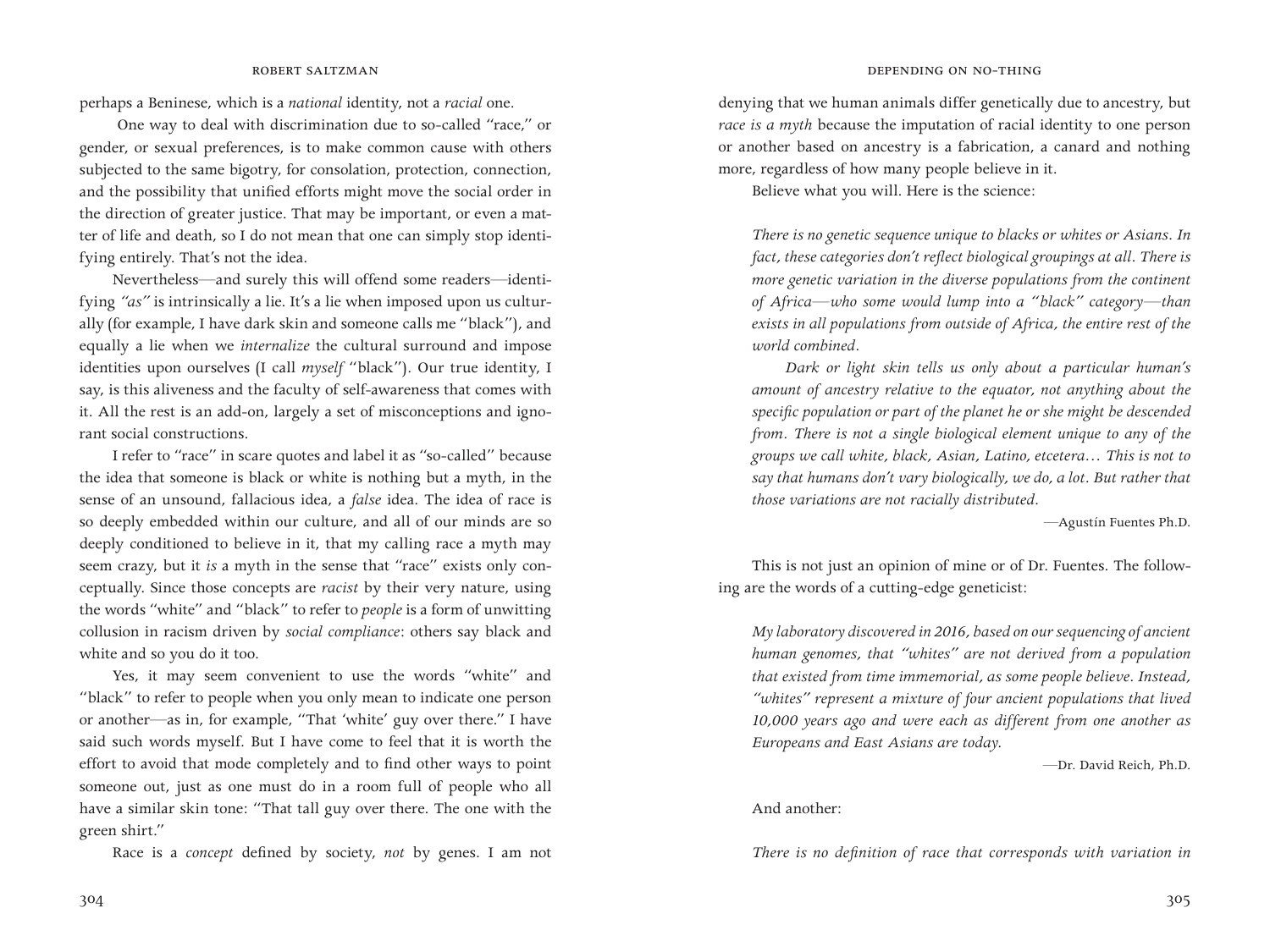*DNA. Race is not defined by DNA. We've known this for quite some time now, and we largely abandoned the term "race" in biology decades ago for this reason . . . "Race" most certainly exists as a social construct. But folk and colloquial racial definitions correspond poorly to human variation in DNA.*

—Dr. Adam Rutherford

And another:

*The concept of race has no genetic or scientific basis.*

 —Craig Venter, who led the first draft sequence of the human genome.

## And finally:

*Problems arise when meaning is made from superficial genetic differences. It's a fairly short leap to the incorrect conclusion that peoples, in addition to their similar surface-level physical attributes, might have different psychological, physical, or intellectual attributes. It's such a pervasive, simple idea that it can lead us to believe that it's actually true, normal, or natural. It's a powerful idea that, in many ways, we have structured our society around. This is so true that after 60 years of scholarship which says over, and over, and over, that it is not true, this simple idea may still be shocking.* —Paul D. Sturtevant, *Is "Race" Real?*

In that view—which is the consensus view of genetics—so-called "race" has no biological meaning at all. No one is "black." No one. To regard someone *as* black is a lie that tells us nothing factual about that person. This does not mean that *racism* is not real. On the social level, of course *racism* is real, as real as a heart attack. But racism is based on a *false premise*: so-called "race," which is a word like "mermaid," without any factual correspondence to the actual physical world.

The point of this chapter is not to deny that most people use terms like "white man," or "person of color," *as if* they referred to

## **ROBERT SALTZMAN DEPENDING ON NO-THING**

something real, but to indicate that in my view, to the extent that you *believe* such terms refer to something real, you, like most people, have been hypnotized by the erroneous, ignorant conceptions of the generalized cultural surround. And until you snap out of *that* hypnotic trance, you will never be what I call "awake."

In 20th-century USA, some states enacted into law the so-called "one drop rule," which asserted that any person with even one ancestor of sub-Saharan African ancestry—no matter how distant ("one drop of black blood")—was considered black, or "negro," as the word was back then in my youth. And the racism embedded in this "one drop" idea becomes even more obvious by the rule of *hypodescent*, which meant that children of a "mixed union" between different racial groups—the children of *miscegenation*, as it was called—would belong automatically to the group with the *lower* status, regardless of the proportion of ancestry in different groups.

No one is a "negro" any longer, but still, in the United States, a person is "black" if he or she has any sub-Saharan African ancestry at all—as if "blackness" were a kind of stigma, the slightest trace of which marked someone indelibly. In Brazil, this matter is seen and adjudicated along lines that are the polar opposite of the "one drop rule". There, a person is *not* "black" if he is known to have any European ancestry at all.

Why is Barack Obama "black?" Why is Mariah Carey "black?" Why is Tiger Woods "black?" Why is Halle Berry "black?"

 They are *not* "black," I say, and neither is anyone else, even if they, having *internalized* the "one drop rule," now identify "as" black. If you have dark skin, others, *in their ignorance*, might refer to you as "black," but that doesn't mean *you* must call *yourself* "black."

Racism is toxic. It is a poison that has no legitimate use. Race is a lie. Let us not, I am saying, allow the racists to define reality for us.

This is not to say that one particular human population, somewhat isolated by geography and breeding mostly within its own members, does not evolve in ways different from another such isolated genetic concentration. Clearly, that has occurred and continues to occur. Height, for example, is a heritable trait so that, on average,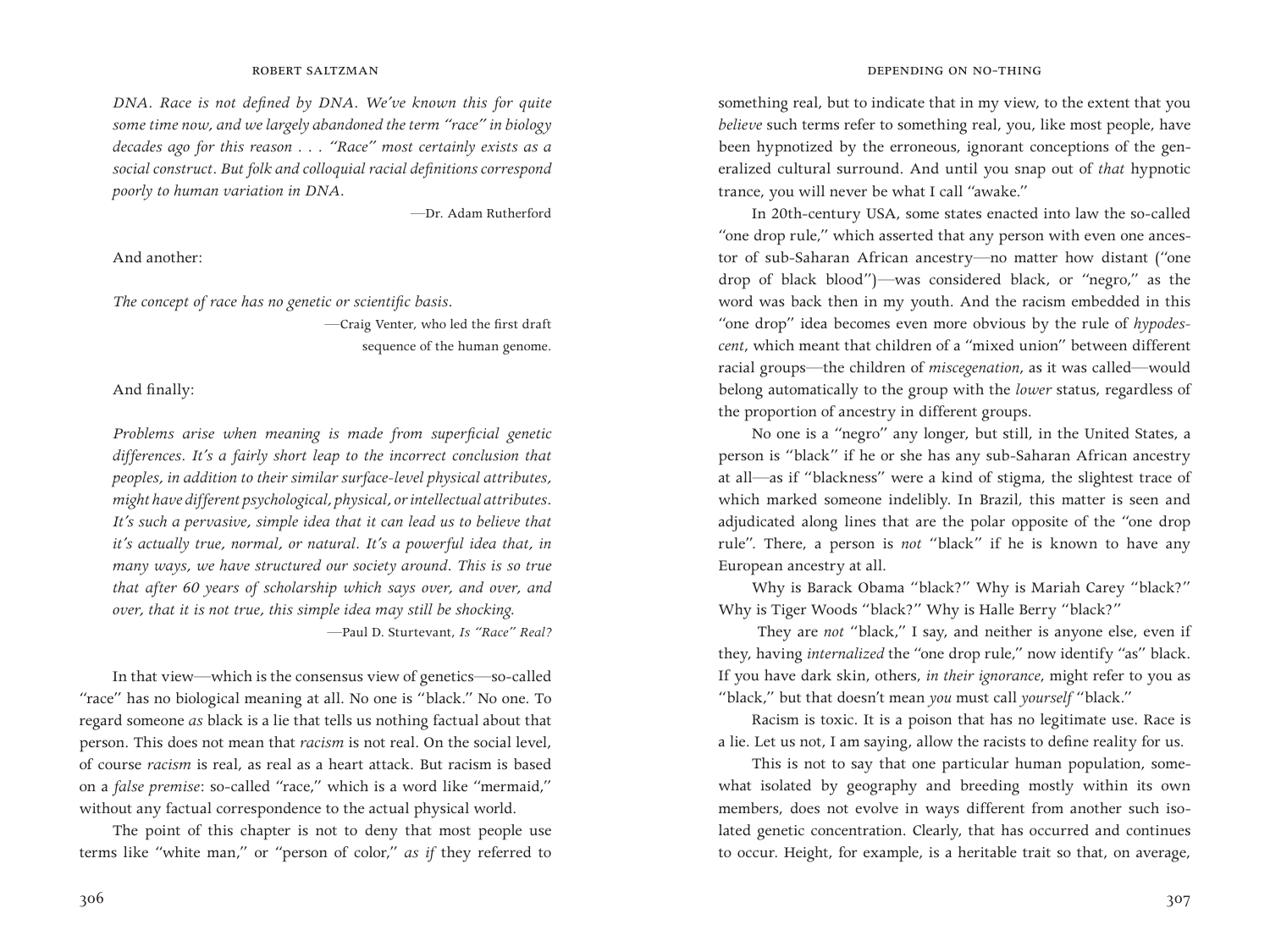certain population groups are taller and others shorter. Such variation can apply to any heritable trait. But that is the *average* we are talking about—*not the individual*.

 An individual human is just that: a singular case with all kinds of traits that may diverge widely from the average. In fact, usually there is more variance *within* population groups than *between* them. To wit, the average Chinese is shorter than the average Netherlander; adult male height in China is around 1.72 meters (5 feet 8 inches), quite a bit shorter than the 1.81 meters (just under 6 feet) of the average man in the Netherlands. Nevertheless, the Chinese basketball player Yao Ming, at 2.3 meters (7 feet 5 inches) in height, is taller than *any* man in Holland, or in most other places for that matter. Averages say nothing about the individual.

Social scientists like to use so-called "race" and ethnicity to make generalized statements about populations—for example, "White people in the US commit suicide at nearly three times the rate of ethnic minorities." In my view, that procedure is bogus. It opens the door to errors of all kinds, including the encouraging and supporting of racism; and the statement itself is linguistically unsound. An *ethnic minority* is a population made up of people who share a common *cultural* background—not necessarily a common skin color.

I understand the desire to split people up that way, particularly for a certain kind of scientist for whom taxonomy is a major approach, but it won't wash. Drawing such boundary lines may be justified by convenience, but from my perspective, such splitting is entirely spurious. There is, I say, no valid racial taxonomy.

As a photographer who works almost exclusively in monochrome, I know every shade from darkest black to whitest white and how to put them on a page. The human face is one of my favorite subjects, so I see skin color just fine. Better than most, I'd reckon. Plain as day. But when I regard a face, I don't see "race"—and that's part of what I mean by "awake."

It doesn't take a genius to see people as I do. It's a plain fact—a direct report of my experience. When I look at your face, I don't see a "black face" or a "white face"—I see a *human* face: my own

phenomenology of a certain human face. Every face is different. And when I look into your eyes, I don't see "white male pain," or "black lesbian pain," I see only human pain. The phenomenology of human pain.

Now, in my experience, this statement is just where an identity politics advocate might misconstrue my point of view as coming from either ignorance or white privilege:

"Easy for *you* to say this, Robert. You are a 'white man' with an Ivy League education and a Ph.D. You are in like Flynn. You don't *need* to identify. You can have the luxury of ignoring 'race.' Your pain is *not* my pain."

I understand that point of view. And I accept my good luck in being well-educated and at peace with my gender. But I will *not* accept the "white" part. I refuse to collude in that. I am *not* "white," and I will not allow the history of racism and the unwitting internalization and embrace of racism to label me with that falsehood.

If you mean that getting stopped for speeding is a lot less scary for me than it is for a man with dark skin, yes—and just like all of us, I need all the luck I can get, so if the cops don't see me as a suspect, I'll take it. As for the rest, yes, "race" permeates the entire world-culture, and doors are open and closed based on that falsehood. Does that mean that my light skin opened doors that would have been closed to someone like me but with darker skin? Very likely, but that is not my doing.

This is a key point. To go any further into this requires admitting to oneself that justice is a Platonic ideal, not a condition that pertains to human actuality, where everything that can be turned to advantage *is* turned to advantage. Whatever can be corrupted already is corrupted. Every niche where there is money or privilege to be gotten, legally or illegally, morally or immorally, is filled.

You did not make this world. Certainly, you had no influence on this life before you were born. No matter what color your skin is, you are not responsible for any of that. This seems logically obvious but does not go down well with people who focus primarily on injustice.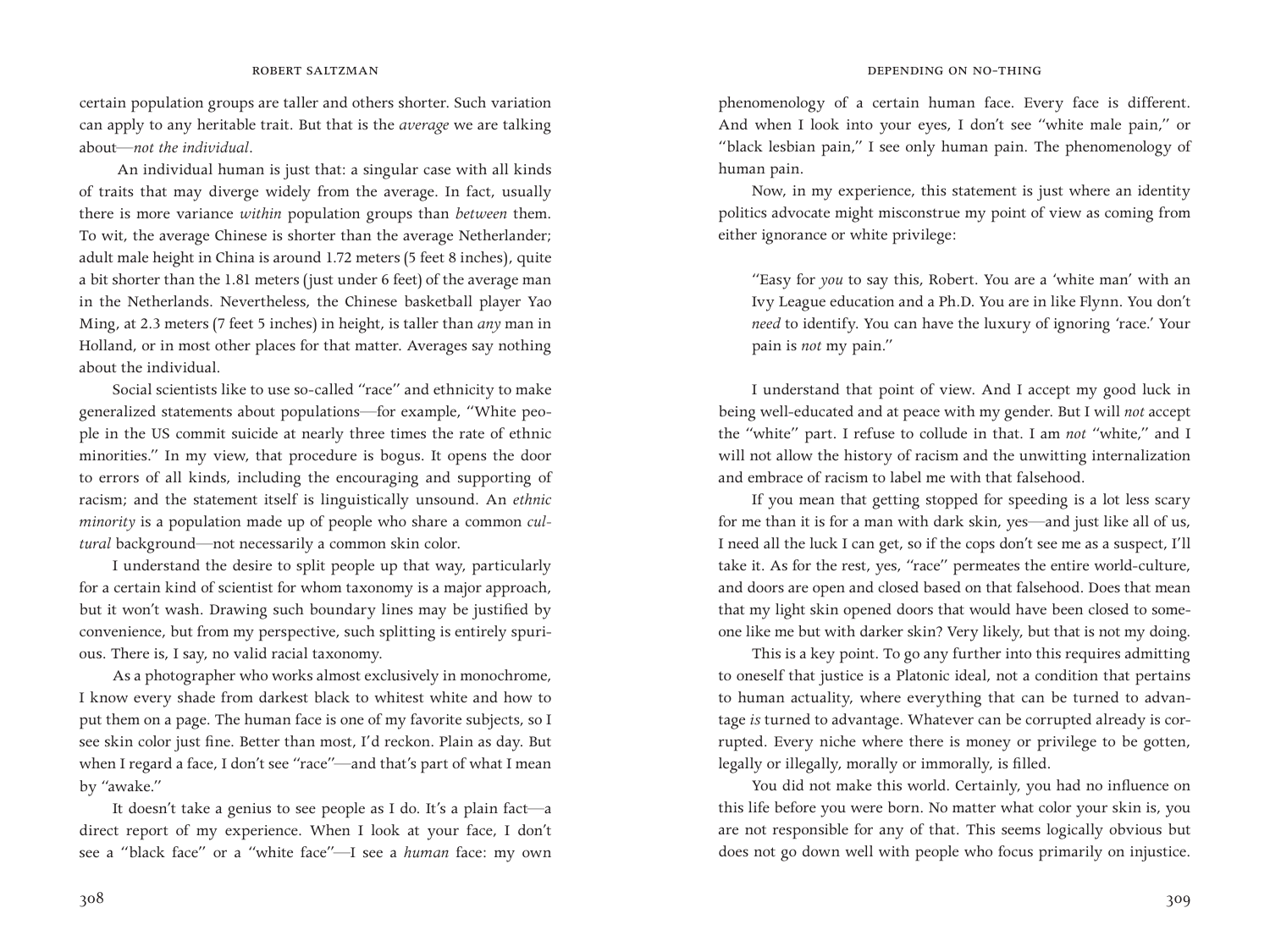It *is* unjust, this racism, but so is everything else. Yes, being born with dark skin may be disadvantageous in a milieu of racism, and that is totally unfair. But being born with a dull mind or a face people find unattractive is a disadvantage too. We don't get to choose any of this.

Guilt is a terrible burden. I have some Austrian friends much younger than me who, while knowing logically that they were never Nazis and had no influence on anything that occurred years before they were born, still feel somehow implicated. As I say, this is a key point.

If that is clear, the subject under discussion here is not racism, although that subject needs plenty of attention. The subject before us concerns identifying "as." In pointing out the fallacy of identifying "as," so-called "race" comes into it, because "race" is off-the-charts popular as an anchor for identification. I understand that, but here I am clarifying what I mean by "awake," which requires going much deeper into what "myself" is or isn't than just the luck-of-the-draw tribulations of personal appearance and personal history. I am not writing all that off, but pointing to perspectives that can *include* all that, without *fixating* on any of it.

So, having been born with the "right" skin tone, in a sense I *would* have the luxury of ignoring race if I really *could* ignore it—but I can't. Of all the stupid, self-inflicted wounds of humankind—and they are many—racism is among the worst.

My closest friend at Columbia had dark skin. He'd been born a mile from the campus, right in the middle of Harlem, where in those days you'd see nary a light-skinned face. I never thought of my friend as "black," nor did he, I imagine, think of me as "white," unless that dubious duality was imposed upon us from the outside such that it needed to be taken into account.

This was neither naivete nor colorblindness. It's not that so-called "race" never came up—it came up frequently. How could it not in a world so permeated by racism, as we traveled together in strange and dangerous locales, sometimes finding ourselves in places where most people had light skin, and sometimes where most had dark skin? It's just that I thought of Joe as this really bright, beautiful friend of mine who could destroy me on a chessboard—not "black." Later in life, I played bass in a blues band in which I was the only light-skinned member of the combo.

You may not like my ideas on the subject of "race," but they cannot be dismissed as coming from ignorance or "whiteness." I have pretty much seen it all.

Of *course* I comprehend why the grandchildren and great-grandchildren of slaves would want to assert an historical identity. So much identity was stolen from them along with all the rest. It's a tragic history, and it's not healed yet—far from it.

This is a hard topic to discuss with candor. We are living in a world-wide bigoted culture. *White privilege* certainly exists as a major factor in that bigotry. But in stating the *facts* about so-called "race," I am not ignoring that. Rather, I am pointing out how, for those of us who are *not* racists, splitting the world's people falsely gets in the way of an awakened view of what "myself" really is. My topic here is not identity politics, but freefall with no handholds.

 I am being as precise and careful as I can, because, once having identified "as," having that identification debunked might feel like having the rug pulled out from under you, and that is not my intention. Nor is my perspective in any way a repudiation of the racism afflicting us all. To be clear, racism is a chief feature of human life all over this planet, and that cannot be denied.

The loss of any identity, even a false one, can feel like a kind of death—ego-death. And if you are racially identified, here I am apparently criticizing that. But if you have read this far, and are still reading, perhaps there is something about my perspective on "race" that seems sane and worth considering. You are not likely to hear this point of view very often, so get it while it's hot.

This world can be hard and cruel, and I understand why people who feel marginalized would resort to splitting. If, for example, the "straight people" want to demean you because your way of being sexual or your sense of gender does not fit their narrow biases, well then—you can find a different type of gender that matches you better. That's OK. I'm all for expanding upon established ideas of male and female, and seeing gender more accurately as a spectrum than an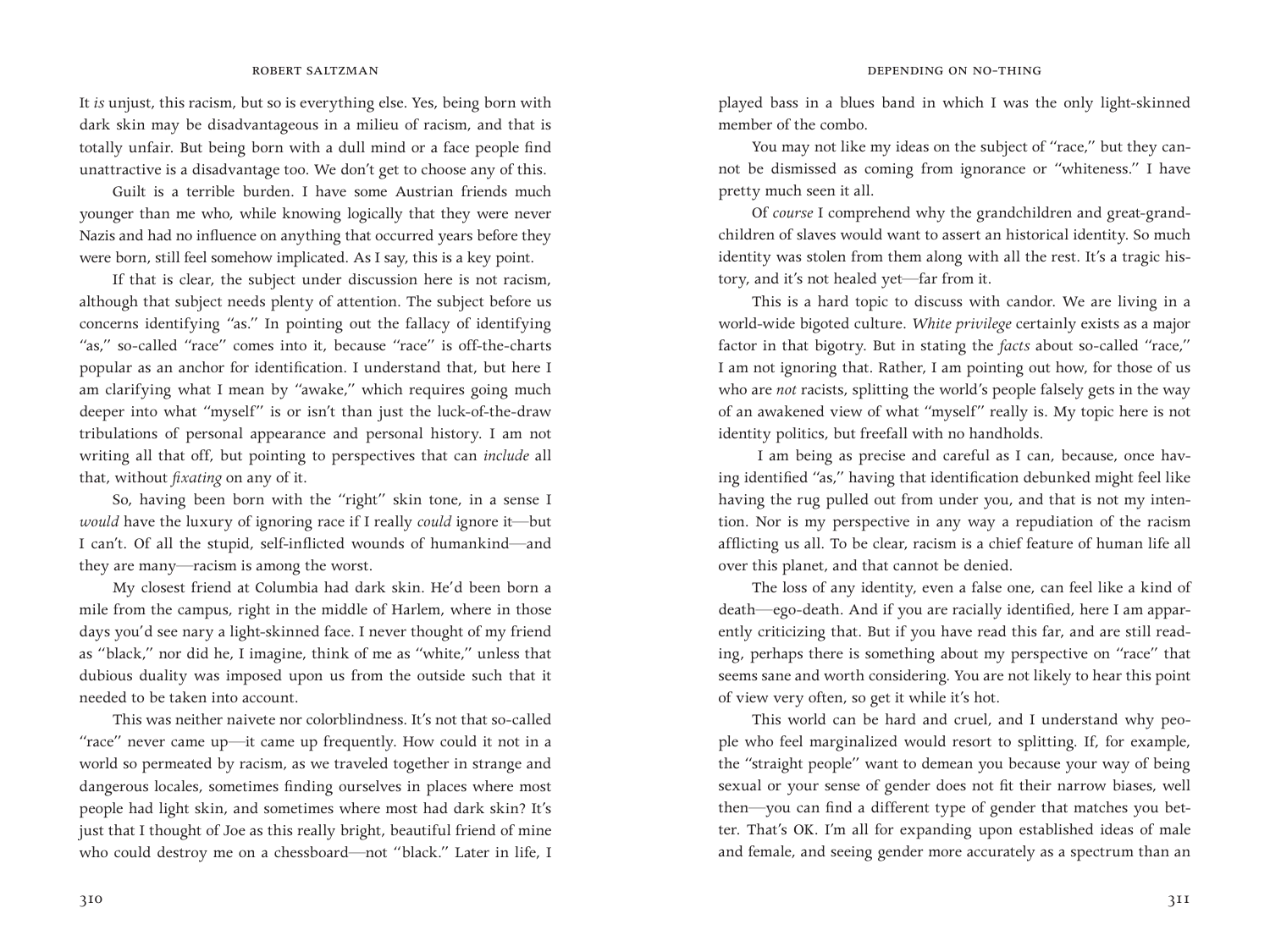either/or. If, for example, you tell me that your gender is "non-binary," I get that. Makes perfect sense actually.

But when the notion of gender is split into smaller and smaller subgroups that really have more to do with the need to identify "as" something special than with anything about sexual expression, the train has jumped the track. Last I heard, we are up to 63 genders—uh oh, someone just told me 80 is the latest number—that can be displayed on social media, which is, in my view, bonkers.

*Aethergender—a gender that feels very wide, commanding, breathtaking, and powerful.*

*Xumgender—a gender that is never satisfied with itself due to constant self-doubt or identity issues, causing one to compulsively search and seek out the perfect gender or the "one truth."*

Oh, please! What arrant horseshit. Gender, in my view, is not about whether you feel breathtaking and powerful or you don't. Gender is related to sexuality and its expression*—*not whether you feel breathtaking or have doubts.

To me, the word "gender" refers to one's own understanding about whether one is a man or a woman, something in between, or none of that. So in this view, your *sex* refers to actual physical organs at birth, and to which category biology caused you to be "assigned" and *gender* is how you feel and think that applies to you. Gender is about how you think and feel about your sexuality*,* not about trying to fit into one of dozens of cubbyholes.

But it's not quite that straightforward. There are differences in brain structure between men and women that cannot be ignored, some of them major. Even fifteen years ago that idea was distinctly out of favor, but technological advances have revealed and measured those differences with clarity. I don't want to get too far into the weeds here, but the entire topic of sex and gender is already fraught and likely to become even more conflict-laden as the politics of gender identification meets neuropsychology.

So it falls to us—the *dissidents*, the *awake* ones, the lobsters who manage to climb out of the pot, out of the "identify as" chowder—to assert that we see individuals *as* individuals and not identified "as" anything. That is why you must not expect me to focus upon your chosen *identity* as a chief feature of your being. You may need, for one reason or another, to identify "as," and I will respect that—but I don't see people that way, and am I *glad* I don't.

 Getting back to ethnicity for a moment: ethnicity means shared *culture*, not shared *appearance*. Ethnicity has nothing to do with so-called "race," although those who like to think in racial terms believe it does. "Ethnic" is unequivocally *not* an apt or proper synonym for "non-white," although some people, including even very bright, well-educated people, use it that way.

So, now that we have been around that block, who are these suicidal "white people" in the US that the social scientists are blathering about? And anyway, apart from statistics, your particular shade of skin color says nothing at all about whether *you* will commit suicide, regardless of how you "identify." There are plenty of so-called "black people" taking their own lives every day, I am sure. Humans are not averages, our deepest and most authentic being *has* no color, and most of us feel that.

This is a fraught topic, thrown completely off kilter by identity politics, which is founded on the expectation and requirement that one's views will unvaryingly support the agenda of "*our* side," including a kind of self-hypnotic ritual consisting of intentionally fanning the flames of one's own cognitive biases, while throwing shade on any idea to the contrary, regardless of how well-substantiated. As Susan Dunn wrote of the French Revolution: "Any distinction between their own political adversaries and the people's 'enemies' was obliterated." This is a prescription for ignorance.

In considering the matter of so-called "race," the easiest shade to throw is not that one view or another is erroneous or misconceived, but that—except for the ones on "our side"—anyone else speaking about "race" or gender *at all* is out of bounds right from the start. Behind this perverse desire to deem certain topics completely out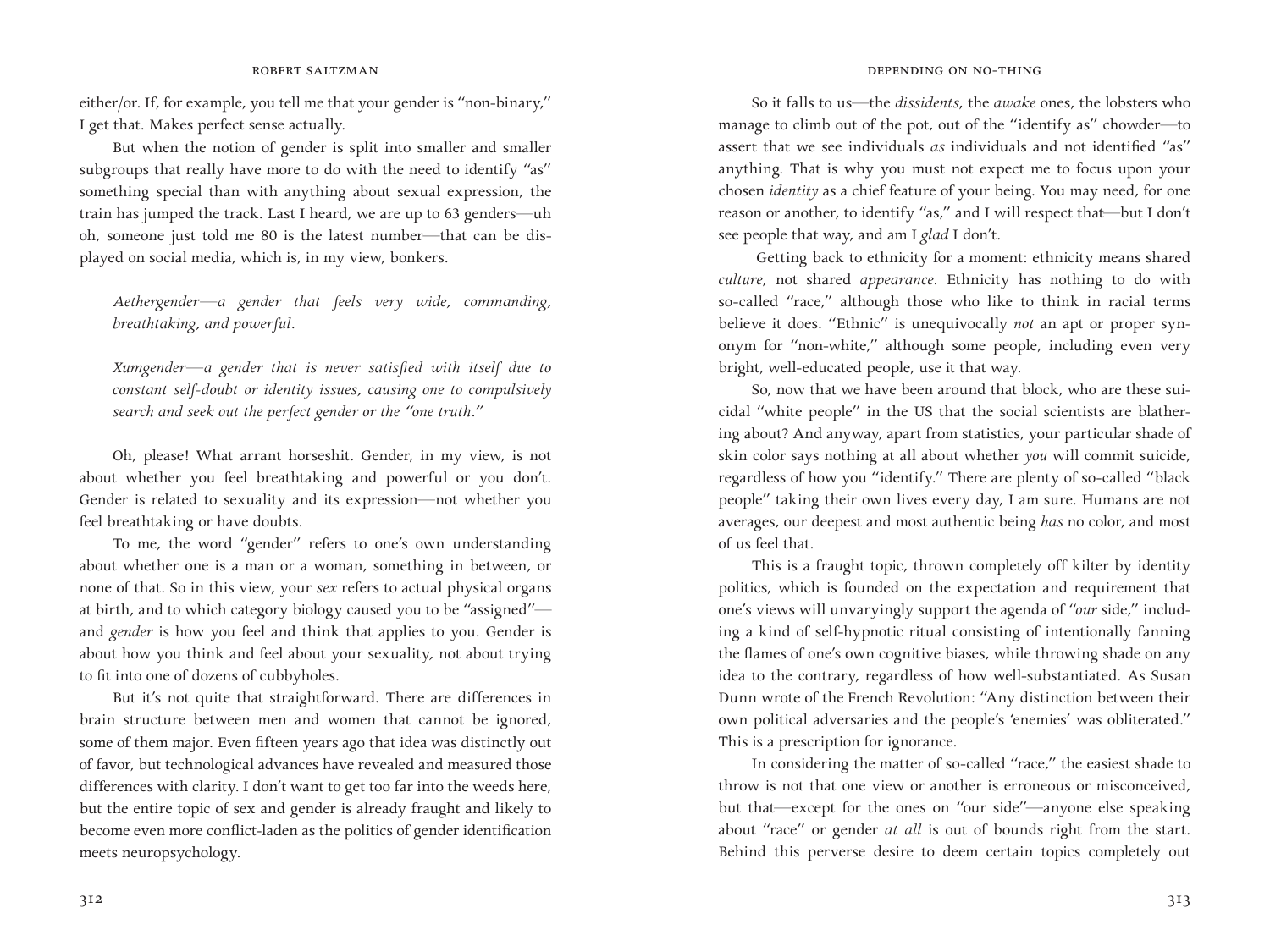of bounds (except for certain people who for one reason or another have the right to speak of them) resides the assumption, never openly stated, that a dumbed-down world, in which difficult information is elided so that no one *ever* feels unsafe or offended, surpasses *ethically* a world of open-eyed, open-minded intelligence that relies not upon ideas that make us feel *safe*, but upon the best facts available, regardless of *how* they make us feel.

Unfortunately, to the extent that ideas may be considered not just offensive but *too* offensive to be spoken, our ability to express ideas or even just to cite plain facts—is compromised. Since ordinary sanity requires openness to honesty—anything less is a dumbing down—a dilemma ensues. Often the brightest among us keep their views to themselves, falling silent rather than risk arousing the self-righteous wrath and the witless verbal attacks or worse of the lesser lights who prefer emotional comfort to truth.

Nowadays, university professors run scared. If they say the "wrong" thing, even if factually correct, their words are likely to be in play on social media in a trice. Then there will be the call to the dean's office, etcetera.

Working to straighten out our ways of discussing gender and skin color seems a worthy project. Eliminating thoughtful views on those matters because the speaker of those views is somehow disqualified due to skin color, gender, or any other factor, is not the way, I say.

I have no intention of offending anyone, but in this space, I must say what I see, and you can always stop reading whenever you like. I will speak as plainly and clearly as I can, so that any objections at least stand a *chance* of being objections to what I actually say.

If you identify "as" Jewish, there is no biological or racial truth in that at all. None. No one is a Jew biologically or racially. Race does *not* exist. Observing the physical characteristics of another human standing silently before you offers no inside information about that human. Absolutely none. To imagine that skin color can offer such information is pure delusion. Regardless of the color of your skin or that of the person you are observing, if you imagine knowing something about that person based on physical appearance, that is a *racist* delusion. And that is the point.

If you have dark skin and, on seeing a light-skinned human, you think you are looking at a "white man," whereas you are "black," that is the form of impaired comprehension that I call "splitting." That split was *imposed* upon you, and now you accept it, embrace it, defend it, and even pass it on to your children. Unless you are able to see that culturally-imposed—and now self-imposed—limitation as the lie it is, you will never be what I call "awake."

If you live in the USA, for example, and your skin is dark, you may feel that, since "blacks" are a minority that has been oppressed historically, you are *obliged* to accept that identity. If you didn't, you would be "acting white." You may feel that you have not *chosen* to identify "as" black, but have had that identity forced upon you. I can't disagree with that. I know the history first hand. I traveled in the American South when Jim Crow was the law and "colored" waiting rooms and "whites only" water fountains were the rule.

So when middle-school teacher Julia Blount posted the following, I knew what she meant:

## *Dear White America,*

*It is somewhat strange to address this to you, given that I strongly identify with many aspects of your culture and am halfwhite myself. Yet, today is another day you have forced me to decide what race I am—and, as always when you force me—I fall decidedly into "Person of Color."*

*Every comment or post I have read today voicing some version of disdain for the people of Baltimore—"I can't understand" or "They're destroying their own community" or "Destruction of Property!" or "Thugs"—tells me that many of you are not listening.*

Yes, Julia, given the last 400 years of human history, how can you *not* identify as black in a culture of racism in which a rich, whiteskinned *guilty* man stands a better chance in court than a poor, darkskinned *innocent* one, and policing includes such imaginary "crimes" as driving in the wrong neighborhood while black? I get that. And I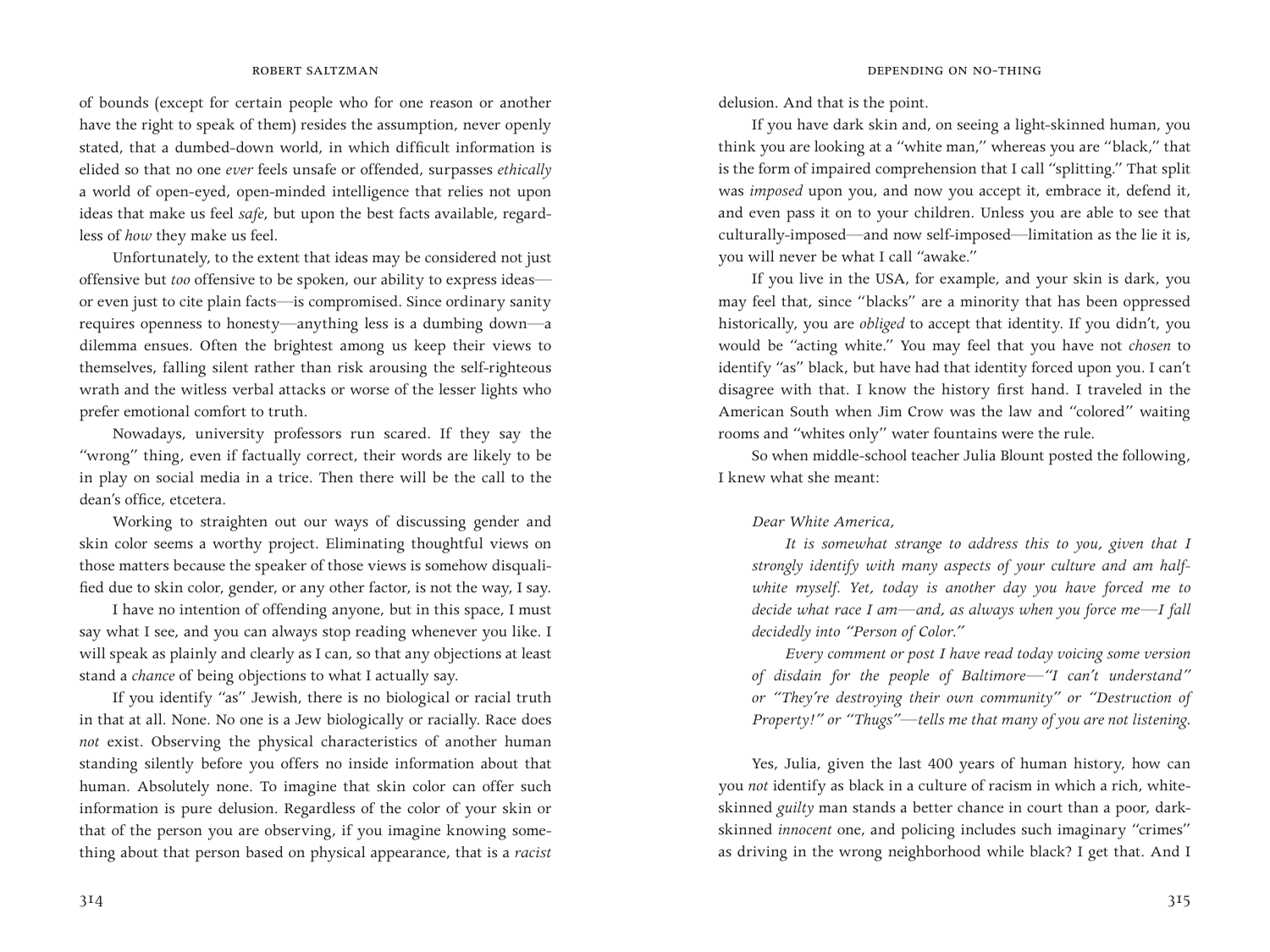## robert saltzman

understand also why, faced with an ignoramus who denies that *racism* exists at all, you might need to *educate* and *orient* that racism-denier by saying something like, "If you were *black* like me, you wouldn't be talking that way."

But history, politics, and racism have nothing to do with *awake.* And *awake* has nothing to do with how others see you, but rather is about how and what *you* see. That is what is being discussed here not social mores, which are what they are and change only slowly.

So even if you do find it necessary to say something like "black like me," I advise saying it with fingers crossed behind your back, because, like Julia Blount, you *really* know that *you* are *not* "black," unless some racist makes you be.

Awakeness sees with open eyes the history of racism and its crimes against humanity and sees the racism that infuses everything even today, but will not allow racism to be reenacted within one's *own* mind. In your deepest heart of hearts, you probably know you are not "black," and probably know that the light-skinned cat over there isn't "white" either; or, vice versa, you probably know, like me, that you are not "white," and that dark-skinned dude isn't "black" either.

 If a clear-eyed outlook is desired, it's best not to *reenact* that split. Social pressures encourage reenacting it. If one can identify as human, and nothing lesser, the split will have healed within one's own mind. That will not, it is true, cure racism. Nothing you arrive at can do that. But at least, within your own mind, the trance of false identification will have run its course.

There may be comfort to be found in identifying "as" one thing or another. From the perspective of evolutionary psychology, the tribe is most conducive to genetic survival, not going it alone. So it is somewhat instinctive to want to fit in, to get with the program, to go along to get along. We all like to feel connected and accepted—it's just natural. But tribal days are over and cannot return.

In this interconnected world, tribal identifications are fictions imposed culturally upon the freshness, curiosity, and freedom of our minds, which then have to sort through those lies and discard them. In an *awakened* understanding, no identity applies but our identity as

primate humans with the concomitant human faculty of self-awareness. That faculty is unrelated entirely to skin color or gender.

To be clear, I am not denying the phenomena of white privilege, economic privilege, male privilege, or gender discrimination. All four exist on this planet, and no one, I say, should pretend they don't. I am saying that one can see the injustice of those phenomena clearly, and work towards ending them, without having to identify "as" anything but human.

To stop identifying "as" is what I mean by not taking refuge in second-hand notions. I don't mean just the false notions of race and gender identification, but also religious and philosophical beliefs of every stripe—which are, by definition, second-hand. This is not to say that all beliefs are as unfounded or invalid as so-called "race." An idea may be more or less valid in proportion to how it agrees with or can predict events and conditions in the real world, including the psychological world. But regardless of validity, *beliefs* are second-hand *by definition*. If you know something *first-hand* because you experience it, you don't *need* to believe in it.

You may believe that existentialism is more valid than Christianity or vice versa, but I advise avoiding identification with either one. I strongly advise against saying, even to oneself, "I am a Christian," or "I am an existentialist"—or a nondualist, or a feminist, or a socialist, or a "white cisgendered male"… or you fill in the blank.

If identification "as" comes to an end, that leaves *you*, as you are in this moment, *depending on nothing*: not religion, not gender, not economic class, not nationality—none of it. No "thing." Yes, this abstinence from all identification may feel lonely, but it has the virtue of being honest, true, and *awake*.

Nevertheless, it takes plenty of gumption to stop identifying, because identification is the way most humans think and speak at all times. The news reports will continue saying that "blacks believe so and so," as if there really were such a group as "blacks." So great is the pressure to conform to racial (racist) terminology as "whites" and "blacks," that relatively few people will understand "race" as a figment of human misunderstanding, driven by the need to categorize